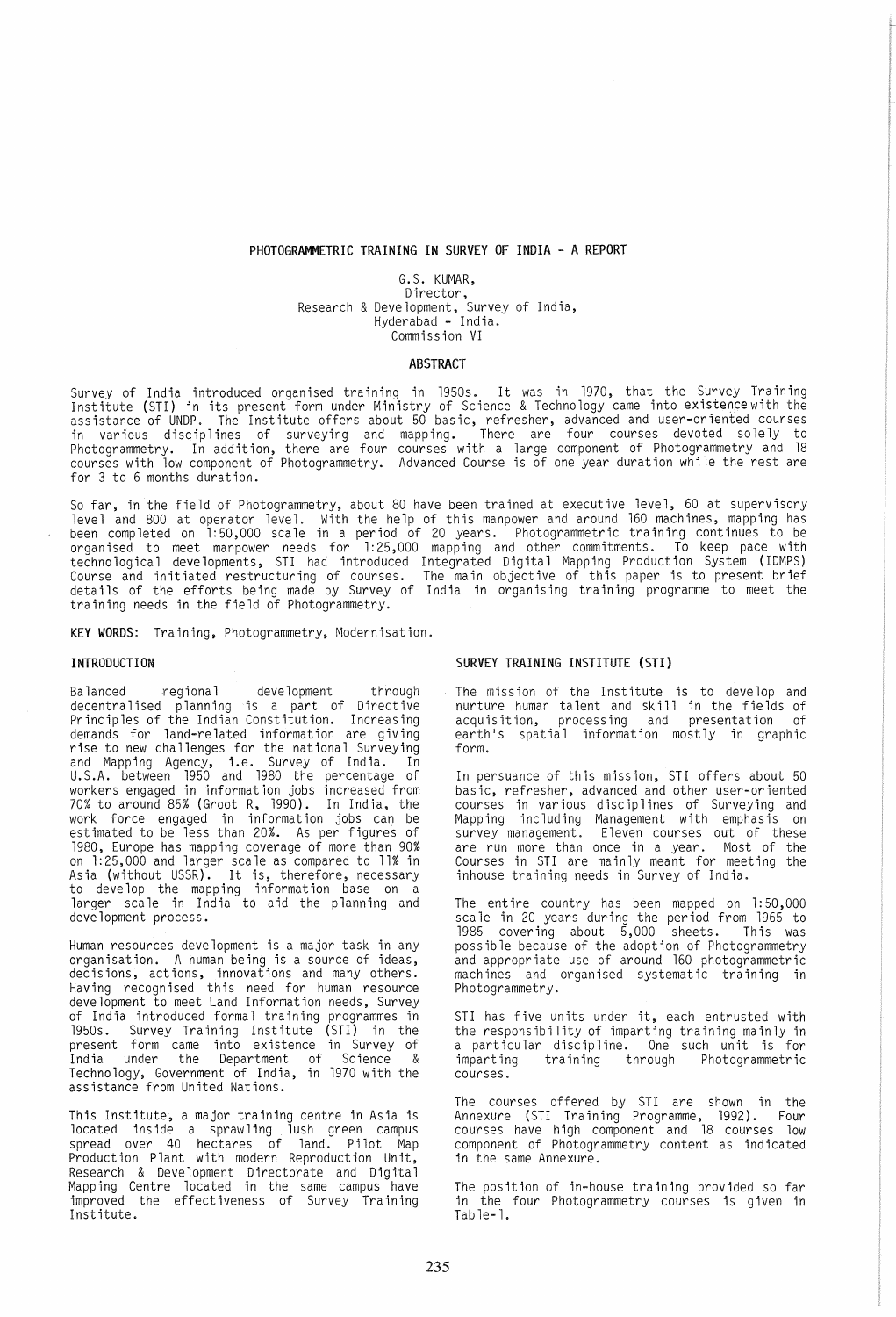Table-1 showing position of in-house training in<br>Photogrammetry at Survey Training Institute, Survey Training Institute, Survey of India:

| Course Number<br>and Name                     | Execu-<br>tive | LEVEL<br>Super-<br>visor | Operator | Total |
|-----------------------------------------------|----------------|--------------------------|----------|-------|
| 710 Advanced<br>Photogrammetry                | 80             | 40                       |          | 120   |
| 560 Photogramme-<br>try Technologist          |                | 12                       | 65       | 77    |
| 450 Photogramme-<br>try Control<br>Supervisor |                | $\overline{c}$           | 169      | 17 1  |
| 445 Photogramme-<br>try Operator              |                | 6                        | 565      | 57 1  |
| TOTAL:                                        | 80             | 60                       | 799      | 939   |

In Survey of India, there is a strength of about 3000 technical manpower inclusive of all levels but excluding about 1500 employed on non-photogrammetric jobs like drafting and others. A fair number of personnel trained in photogrammetry have ret ired. About 20% of the technical manpower trained in photogrammetry is available for productive work.

The break-up of theoretical and practical content of the four photogrammetric courses is shown in Tab1e-2.

Table-2 showing content Photogrammetric Courses at Institute, Survey of India. break-up Survey of 4 Training

| Course<br>No. | Duration  | Photogrammetry<br>Theory | Prac-<br>tical | Other<br>$sub.i$ -<br>ects | Total |
|---------------|-----------|--------------------------|----------------|----------------------------|-------|
| 7 10          | vear<br>1 | 28%                      | 49%            | 23%                        | 100%  |
| 560           | 8 months  | 29%                      | 52%            | 19%                        | 100%  |
| 450           | 3 months  | 35%                      | 65%            |                            | 100%  |
| 445           | 3 months  | 14%                      | 86%            |                            | 100%  |

### REQUIREMENT OF TRAINED MANPOWER

Based on the reports published by the Planning Commission, Government of India, the requirement of trained manpower in the utilisation of Remote Sensing technology in different fields like Agriculture, *Geology,* Forestry, Water Resources, Urban & Rural Studies, Oceanography, Soil & Land Uses works out to two thousand per *year* in

India (Planning Commission, 1988). This requirement is mainly for thematic mapping of medium and small scales which depend to a great extent on photogrammetrically produced topographical maps. Large scale surveys are carried out for Urban Development, Irrigation Projects, Town Planning, Cadastral records and others based on aerial photography. For cadastral and urban surveys, the normal scales of surveys/maps range from 1:4,000 to 1:8,000. The magnitude of cadastral surveys can be guaged from the fact that large scale surveys are required for about 5,76,000 villages in India covering an area of about 160 million hectares. Urban area requiring large scale maps is around 53,200 sq.km. If these large scale surveys required for various planning and development purposes are to be completed in a period of 10 years using photogrammetric methods, the requirement of trained manpower works out to approximately 3,000 per year.

The programme of completing topographical surveys on 1:25,000 scale covering about 19,700 sheets was taken up in late 1970s. *By* 1990, *only* 40% of the sheets could be completed. This task also needs substantial strengthening of photogrammetric potential including the training component.

The capacity of STI for training in Photogrammetry at different levels per *year* is about 120. A few universities are also offering Postgraduate programmes in Photogrammetry. This number is not *only* small but the knowledge gained in university atmosphere lacks pract ica 1 or ientat ion. Thus, it can be seen that there is a *very* wide gap between requirement of tra ined manpower and the manpower being trained at present.

According to a Departmental Report, the potential of Survey of India was found to be one-third the survey demands (Government of India Report, 1984). With the establishment of two Digital Mapping Centres and one Modern Cartographic Centre, with centres and one Modern Cartographic Centre, with<br>emphasis on restructuring training, there is hope<br>that this mismatch would improve.

### MODERNISATION

STI had always been alive to the technological and other changes taking place in the field of Surveying and Mapping. In view of the emerging digital environment, restructuring of STI courses has been attempted as a part of ITC-STI Modernisation Project in 1990. The rationale behind the idea of restructuring the courses was to introduce appropriate modifications in the curriculam to meet the rising demands in the country for correct, uptodate and appropriate information needed for resource management. Restructuring was also intended to strengthen STI to fulfill its aim of educating Survey of India personnel in coping with the changing scenario. The course curriculam Board summarised the objectives of restructuring as follows:

- to prepare the tra inees to make judgement and choices as to equipment, production processes and staff development in all disciplines contributing to the production of maps and other geo-information products.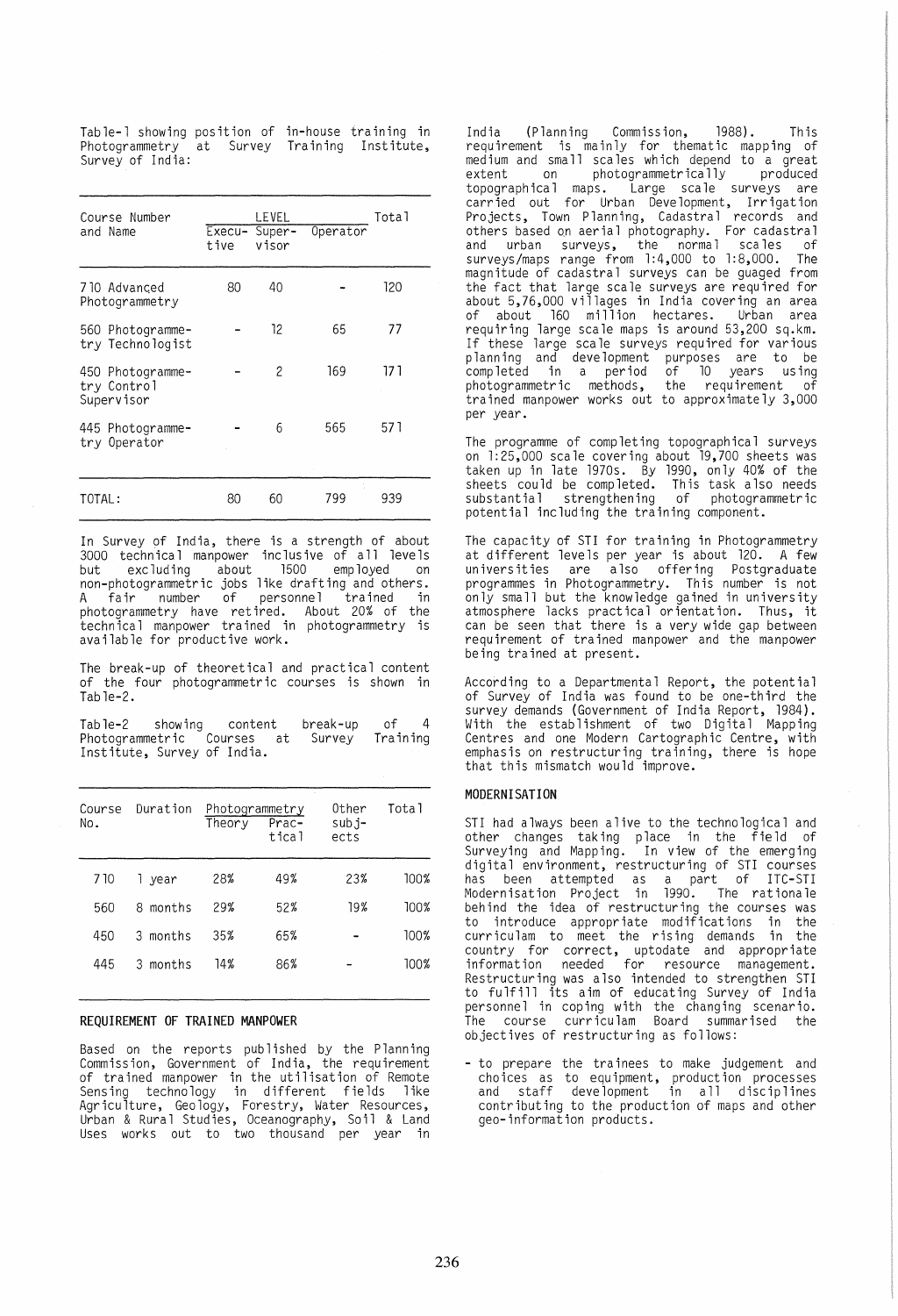- to ensure that the tra inees master their particular discipline, in an integrated map and geo-information production perspective.
- to prepare the trainees to work within the particular culture of Survey of India with regard to surveying and mapping practices.

Some of the suggestions that came out are:

- i) Introduction of short refresher courses on DEM data acquisition and processing for 2 months for Execut ive leve 1 Officers in Survey of India.
- ii) Introduction of appropriate topics on computer technology with emphasis on Computer Assisted Cartography. The idea is to incorporate changes needed for switching over from Analoque Systems to Digital Technology.
- iii) Introduction of topics concerning image processing and use of Remote Sensing Data.

As a part of modernisation programme, a large number of existing Photogrammetric Analogue Plotters are being upgraded as Digital Work Stations by installing Encoders through indigenous technology. This would give a boost to the contemplated change from Analogue to Digital environment on a wider sca le in the who le organisation.

In order to attract officers with talent and aptitude in teaching, a package scheme of incentives has been introduced in the department. This consists of 30% of salary as special training allowance, provision for accommodation on priority basis, choice of posting on completion of tenure in STI and other concessions.

### IDMPS COURSE

With the emergence of computer applications in the field of Surveying and Mapping, a special course i.e. Integrated Digital Map & Geo-information Production System (IDMPS) Course has been introduced in STI in co llaborat ion with Inst itute of Aerospace Survey & Earth Sciences <mark>(ITC), The</mark><br>Netherlands. The first course of one year duration started in January, 1990 consisted of 7 officers from Survey of India and 2 from other organisations. The following are the objectives<br>of this course:

- i) to design and to establish an integrated Digita 1 Map & Geoinformation Production System appropriate to an organisation.
- ii) to create data base for geoinformation system.
- iii) to utilise a geoinformation data base of other organisations.

Being an integrated course it encompasses important aspects of Photogrammetry, Geodesy, Cartography, Cadastral Survey and Thematic Applications at post-graduate levels making it the only course of its kind in India. Those successfully completing the course can create a Digital Data Base and a Geographic Information System (GIS) with thematic overlays for specific applications. The course participants make good use of satellite data obtained from Remote Sensing Satellites for image processing.

#### CONCLUDING REMARKS

The present training available in Survey of India meets only a fraction of the requirement in terms of numbers. The geoinformation needs for various planning and development projects are too huge as brought out in various published reports. Therefore, there is an urgent need to design new short-term and long-term courses for in-house training and also to meet the photogrammetric needs in other organisations. The present efforts of restructuring of STI as a part of modern isat ion programme needs to be further strengthened by expansion through phased recruitment. There is a great potential for STI to be shaped into a leading Institute of Photogrammetry and other allied subjects to effectively cater to human resource needs in this subcontinent.

#### REFERENCES

- 1. Department of Science & Technology, Government of India, Report of the Work ing Group for the formulation of Seventh Five Year Plan for the Survey of India, 1984.
- 2. Groot R., 1990."The Information Society and its impact on national Surveying and Mapping", IDMPS Course material, Survey Training Institute, India.
- 3. ITC/STI MOD Project Publication "Certificate<br>Course in Integrated Digital Map & Course in Integrated Digital Geo-Information System", 1990.
- 4. Planning Commission, Government of India, Report of Task Force on National (Natural) Resources Information System, 1988.
- 5. Survey Training Institute, Survey of India, Training Programme, 1992.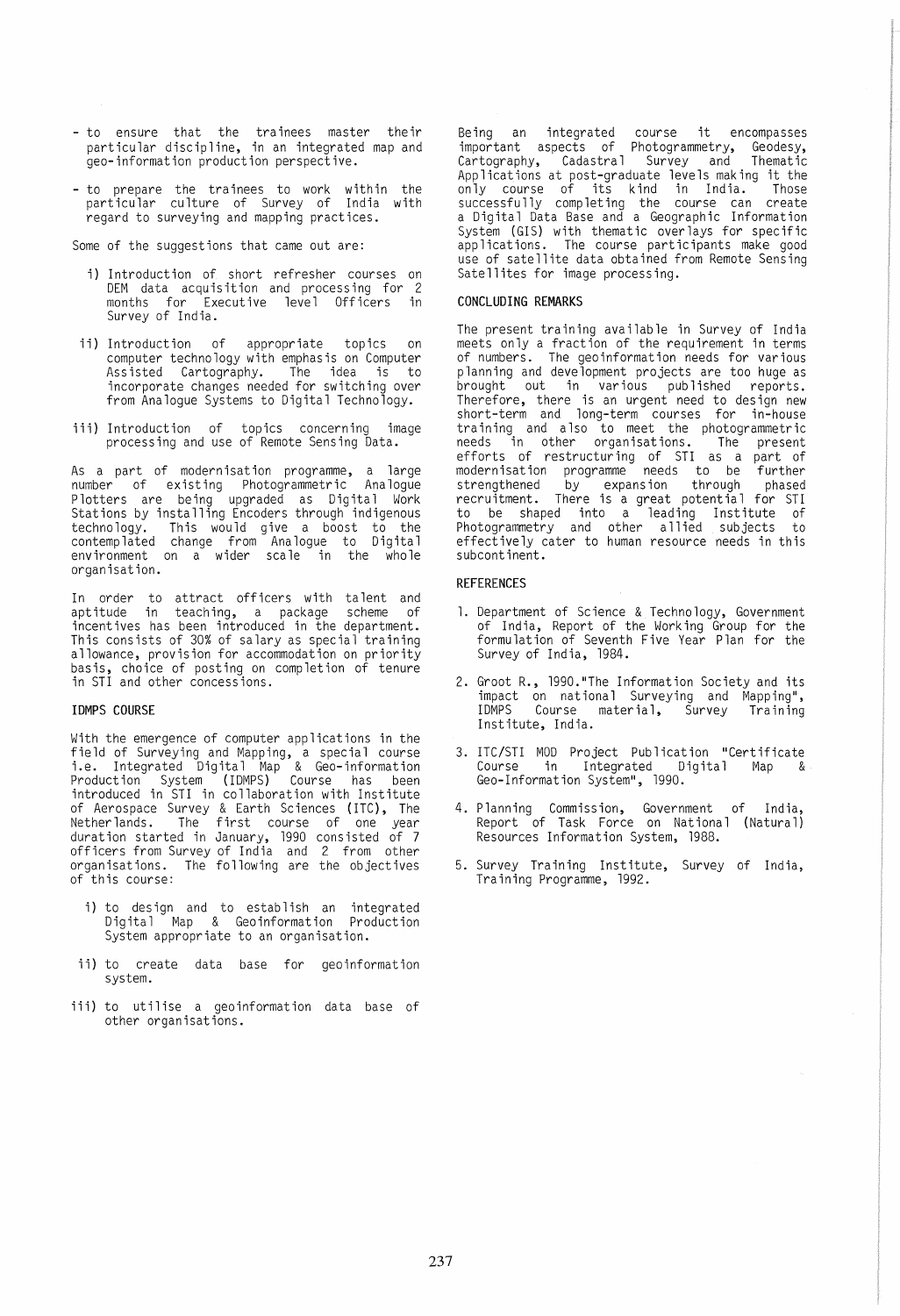| S1.<br>No. | Course<br>No.              | Name of the Course                                           | Duration  | Fee<br>(US \$ approach.) |
|------------|----------------------------|--------------------------------------------------------------|-----------|--------------------------|
|            | <b>BASIC COURSES</b>       |                                                              |           |                          |
| 1.         | 500                        | Surveying Engineer                                           | 2 years   | \$2000                   |
| 2.         | 400                        | Surveying Supervisor                                         | 2 years   | 2000<br>\$               |
| 3.         | 270                        | Control Surveying Computation                                | 1 year    | 1000<br>\$               |
| 4.         | 200                        | Control Surveying Technician                                 | 1 year    | \$1000                   |
| 5.         | 150                        | Surveying Technician                                         | 23 months | 1500<br>\$               |
| 6.         | 140                        | Cartography Technician                                       | l year    | 100<br>\$                |
|            | ADVANCED COURSES           |                                                              |           |                          |
| 7.         | 750                        | Integrated Digital Map Production System                     | 1 year    | \$<br>250                |
| 8.         | 740                        | Advanced Cartography                                         | 1 year    | 150<br>Ş                 |
| 9.         | 710                        | Advanced Photogrammetry                                      | l year    | 200<br>\$                |
| 10.        | 700                        | Advanced Geodesy                                             | 1 year    | \$<br>400                |
| 11.        | 630                        | Advanced Map Reproduction                                    | 3 months  | \$<br>150                |
|            |                            | GEODESY AND COMPUTER COURSES                                 |           |                          |
| 12.        | 670                        | Computer Programming for Group 'A' Officers                  | 6 weeks   | 50<br>\$                 |
| 13.        | 570                        | Computer Programming                                         | 3 months  | \$<br>100                |
| 14.        | 470                        | Geodetic Surveying                                           | 6 months  | \$<br>400                |
| 15.        | 460                        | Electromagnetic Distance Measurement                         | 11 weeks  | 350<br>\$                |
| 16.        | 370                        | Computer Applications for Administration & Financial<br>work | 2 months  | \$<br>50                 |
|            | PHOTOGRAMMETRY COURSES     |                                                              |           |                          |
| 17.        | 560                        | Photogrammetry Technologist                                  | 6 months  | 100<br>\$                |
| 18.        | 555                        | Photogrammetry for Geologist                                 | 2 weeks   | \$<br>50                 |
| 19.        | 554                        | Aerial Photo Interpretation and Basic Photogrammetry         | 3 weeks   | \$<br>50                 |
| 20.        | 450                        | Photogrammetry Control Surveying                             | 3 months  | \$<br>150                |
| 21.        | 445                        | Photogrammetry Operator                                      | 3 months  | 100<br>\$                |
|            | <b>CARTOGRAPHY COURSES</b> |                                                              |           |                          |
| 22.        | 640                        | Scribing for Group 'A' & 'B' Officers                        | 3 weeks   | 40<br>\$                 |
| 23.        | 540                        | Cartography Technologist                                     | 6 months  | 100<br>\$                |
| 24.        | 475                        | Scribing for Division I                                      | 4 weeks   | \$<br>50                 |
| 25.        | 440                        | Cartography Supervisor                                       | 3 months  | \$<br>50                 |
| 26.        | 275                        | Hill Shading                                                 | 2 months  | \$<br>50                 |
| 27.        | 250                        | Scribing for Division II                                     | 9 weeks   | \$<br>75                 |
| 28.        | 161                        | Cartography                                                  | 2 months  | \$<br>50                 |
|            | DIGITAL MAPPING COURSE     |                                                              |           |                          |
| 29.        | 660                        | Digital Mapping for Users                                    | 6 months  | \$<br>100                |
|            |                            | MAP REPRODUCTION COURSE                                      |           |                          |
| 30         | 430                        | Map Reproduction Supervisor                                  | 3 months  | \$<br>150                |

# ANNEXURE SHOWING LIST OF COURSES AT SURVEY TRAINING INSTITUTE, SURVEY OF INDIA, HYDERABAD-INDIA